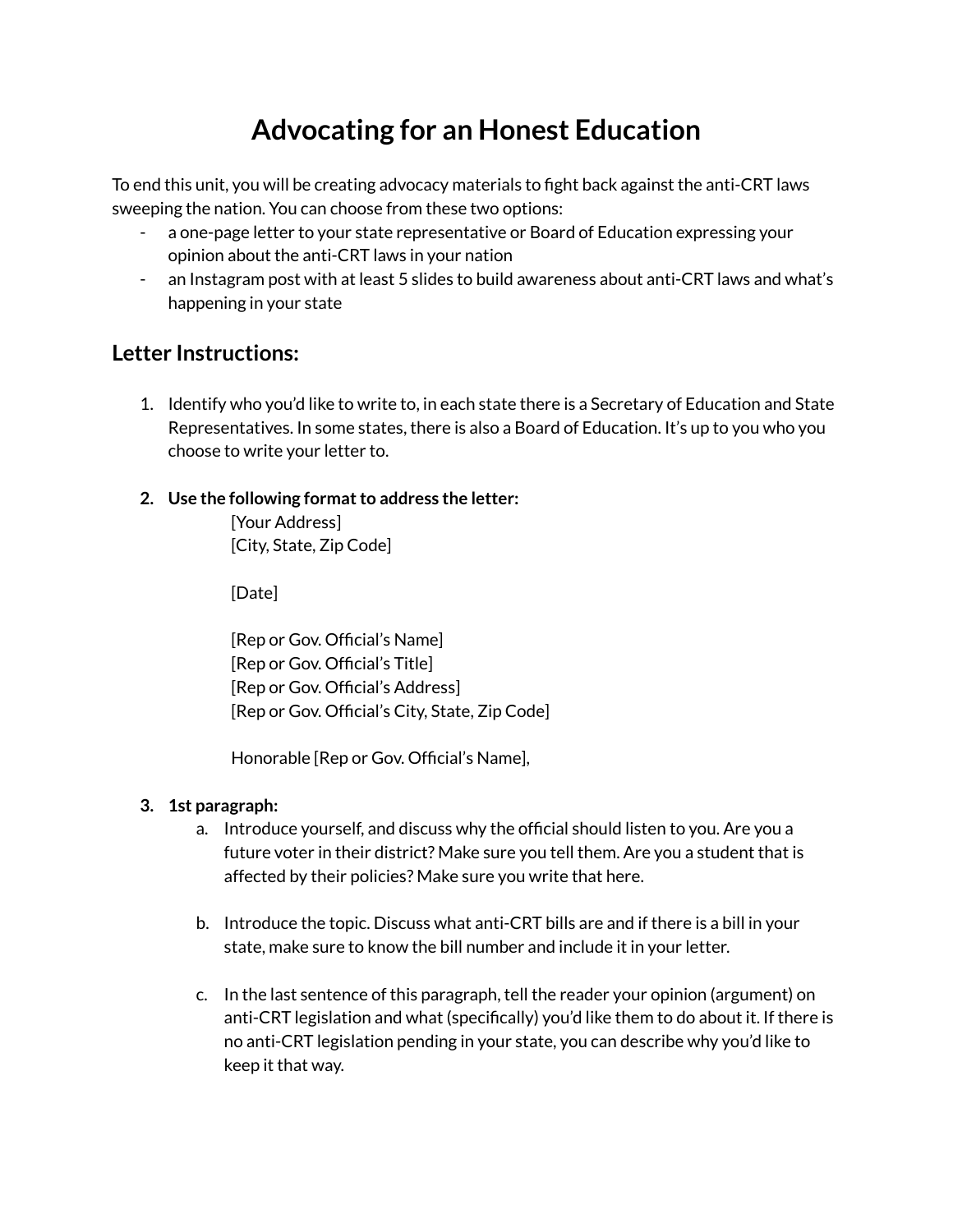#### **4. 2nd paragraph:**

a. Support your argument with evidence from the unit. For example, you can tell them about the misleading rhetorical appeals, like hyperbole, used to support anti-CRT bills. You can also discuss the importance of discussing race in school. You can look [here](https://rossieronline.usc.edu/youth-and-racism/racism-in-the-classroom) for data to support that point. Try to include at least 2-3 pieces of evidence in this paragraph.

#### **5. 3rd Paragraph:**

- a. Write in more detail about what you expect the reader to do now that they have learned from your letter. Give them specific examples, such as using their platform to build awareness on evening news programs or introducing a bill that affirms conversations about race in school.
- 6. Finally, close your letters with professional best wishes. Some examples are: sincerely, best, or best regards. Then, at the bottom, sign your letter.

### **Instagram Post:**

#### **1. Create your Post:**

- a. Go to Canya and make a free account so that you can save your work as needed.
- b. Click 'Design'
- c. Click 'Instagram'
- d. Click 'Design for Instagram,' and then 'Instagram Posts'
- e. Find and select a template you like on the left side of the screen

#### **2. 1st slide/Title slide:**

- a. Create a title that will catch people's attention when scrolling through Instagram. The title should be an attention-grabber, but it should also be clear about what the post is about. For example, "Why Lie to Students about Race?" Make sure to put the title front and center on the first slide.
- b. To add a new page click the square with a + sign in the upper right hand corner.

#### **3. 2nd slide:**

- a. Describe what anti-CRT bills are and describe the goal of the bills. What is school expected to be different after these bills have been passed?
- b. Include images that correlate to the text on the page

#### **4. 3rd slide:**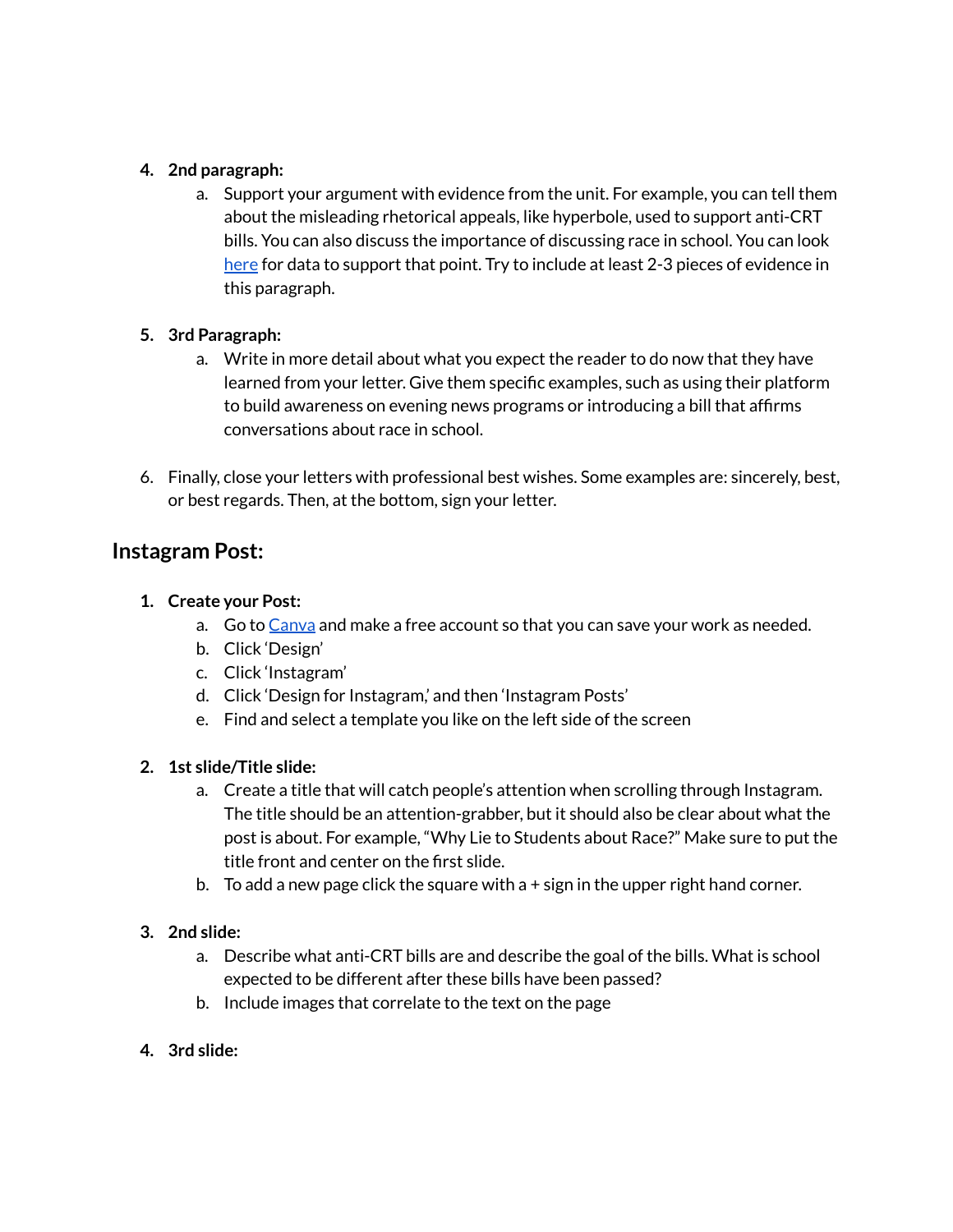a. Tell readers if there is a bill that has been passed or introduced in your state. Make sure to include the bill number and the focus of the bill.

#### **5. 4th slide:**

a. Include what you learned in the unit about how these bills originated (what started this whole conversation?) and what misleading rhetorical appeals were used to support them

#### **6. 5th slide/Callto Action:**

a. Write about what readers can do to support the cause if they are interested. Common calls to action are asking readers to call or write to their legislators or asking people to donate money. If you ask people to donate, find a reputable education organization that could use it!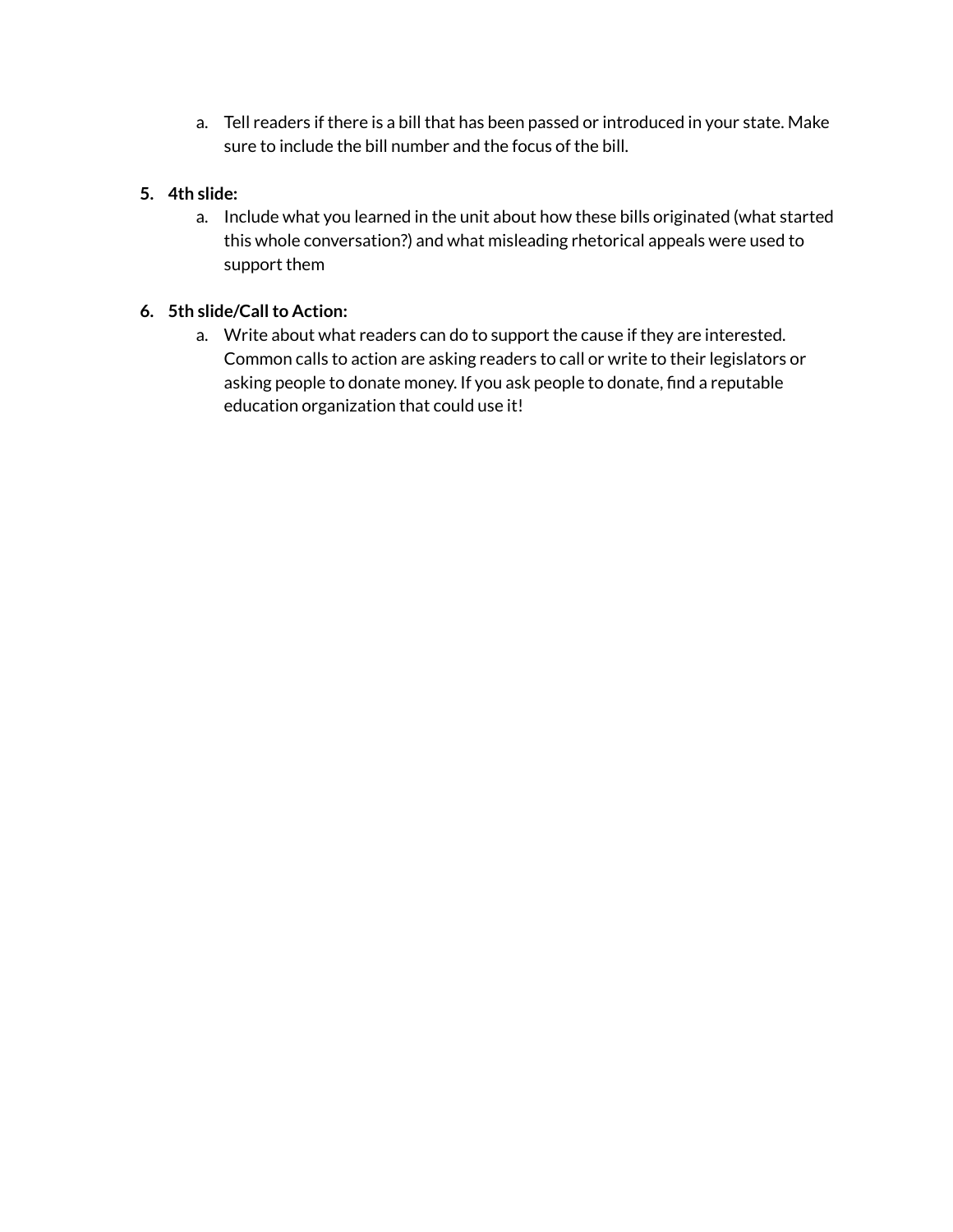## **Letter Rubric**

|                                                         | <b>Above Standard</b>                                                                                                                                                                                                             | <b>Approaching Standard</b>                                                                                                                                                                                                                                          | <b>Below Standard</b>                                                                                                                                                              |
|---------------------------------------------------------|-----------------------------------------------------------------------------------------------------------------------------------------------------------------------------------------------------------------------------------|----------------------------------------------------------------------------------------------------------------------------------------------------------------------------------------------------------------------------------------------------------------------|------------------------------------------------------------------------------------------------------------------------------------------------------------------------------------|
| <b>Appropriate Audience</b>                             | Student selected a letter<br>recipient that has direct ties to<br>education policy. The letter<br>recipient is located in the<br>region the student refers to in<br>the remainder of the letter.                                  | Student selected a letter<br>recipient that is a government<br>official, but may not have direct<br>ties to education policy or the<br>letter recipient may be related<br>to education, but located in the<br>wrong region.                                          | Student selected a letter<br>recipient that is not a<br>government official or is not<br>poised to take any action<br>concerning education policy.                                 |
| <b>Accurate Explanation of</b><br><b>Anti-CRT Bills</b> | Student accurately explains<br>anti-CRT bills and provides a<br>relevant opinion on the state of<br>anti-CRT legislation.                                                                                                         | Student may have slight<br>misconceptions around<br>anti-CRT bills, but provides a<br>relevant opinion on the state of<br>anti-CRT legislation.                                                                                                                      | Student shows no indication of<br>understanding anti-CRT bills<br>and gives no clear opinion or<br>argument about the state of<br>anti-CRT legislation.                            |
| <b>Effective Use of Evidence</b>                        | Student fully and effectively<br>draws on evidence from the<br>unit to describe misleading<br>rhetorical appeals used to<br>support anti-CRT legislation.<br>Student includes data that<br>supports discussing race in<br>school. | Student uses evidence to<br>support their argument, but it<br>may not accurately or fully<br>describe how rhetorical<br>appeals play a role in the<br>development of anti-CRT bills.<br>Student does not include data<br>that supports discussing race in<br>school. | Student does not effectively<br>draw on evidence to describe<br>the development of anti-CRT<br>bills. Student does not include<br>data that supports discussing<br>race in school. |
| <b>Format and Mechanics</b>                             | No formatting or mechanical<br>errors.                                                                                                                                                                                            | A few formatting or mechanical<br>errors.                                                                                                                                                                                                                            | Formatting or mechanical<br>errors make the text difficult to<br>read.                                                                                                             |